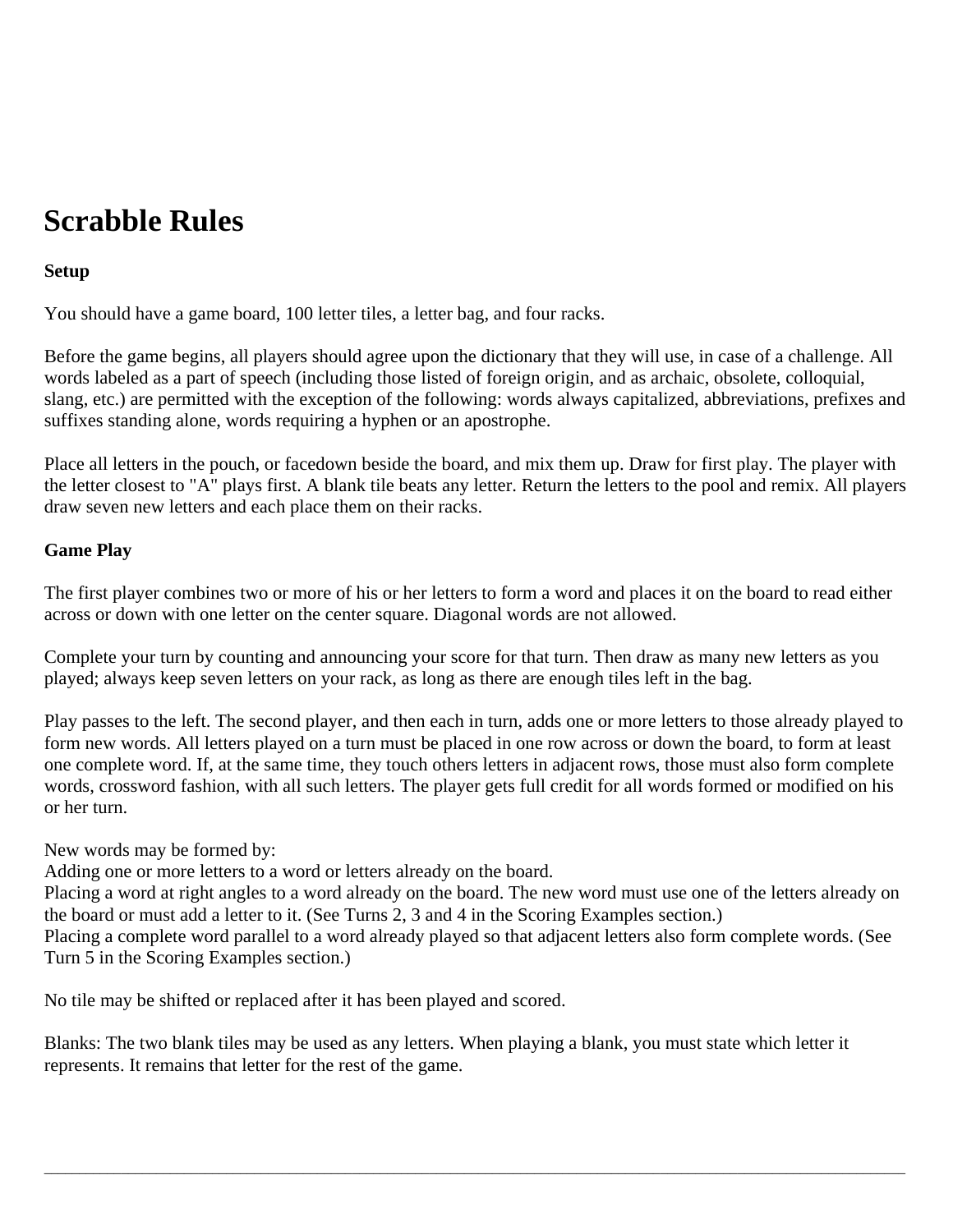You may use a turn to exchange all, some, or none of the letters. To do this, place your discarded letter(s) facedown. Draw the same number of letters from the pool, then mix your discarded letter(s) into the pool. This ends your turn.

Any play may be challenged before the next player starts a turn. If the play challenged is unacceptable, the challenged player takes back his or her tiles and loses that turn. If the play challenged is acceptable, the challenger loses his or her next turn. Consult the dictionary for challenges only. All words made in one play are challenged simultaneously. If any word is unacceptable, then the entire play is unacceptable. Only one turn is lost on any challenge.

The game ends when all letters have been drawn and one player uses his or her last letter; or when all possible plays have been made.

#### **Scoring**

Use a score pad or piece of paper to keep a tally of each player's score, entering it after each turn. The score value of each letter is indicated by a number at the bottom of the tile. The score value of a blank is zero.

The score for each turn is the sum of the letter values in each word(s) formed or modified on that turn, plus the additional points obtained from placing letters on Premium Squares.

Premium Letter Squares: A light blue square doubles the score of a letter placed on it; a dark blue square triples the letter score.

Premium Word Squares: The score for an entire word is doubled when one of its letters is placed on a pink square: it is tripled when one of its letters is placed on a red square. Include premiums for double or triple letter values, if any, before doubling or tripling the word score.

If a word is formed that covers two premium word squares, the score is doubled and then re-doubled (4 times the letter count), or tripled and then re-tripled (9 times the letter count). NOTE: the center square is a pink square, which doubles the score for the first word.

Letter and word premiums count only on the turn in which they are played. On later turns, letters already played on premium squares count at face value.

When a blank tile is played on a pink or red square, the value of the word is doubled or tripled, even though the blank itself has no score value.

When two or more words are formed in the same play, each is scored. The common letter is counted (with full premium value, if any) for each word. (See Turns 3, 4 and 5 in the Scoring Examples section.)

BINGO! If you play seven tiles on a turn, it's a Bingo. You score a premium of 50 points after totaling your score for the turn.

 $\bot$  , and the set of the set of the set of the set of the set of the set of the set of the set of the set of the set of the set of the set of the set of the set of the set of the set of the set of the set of the set of t